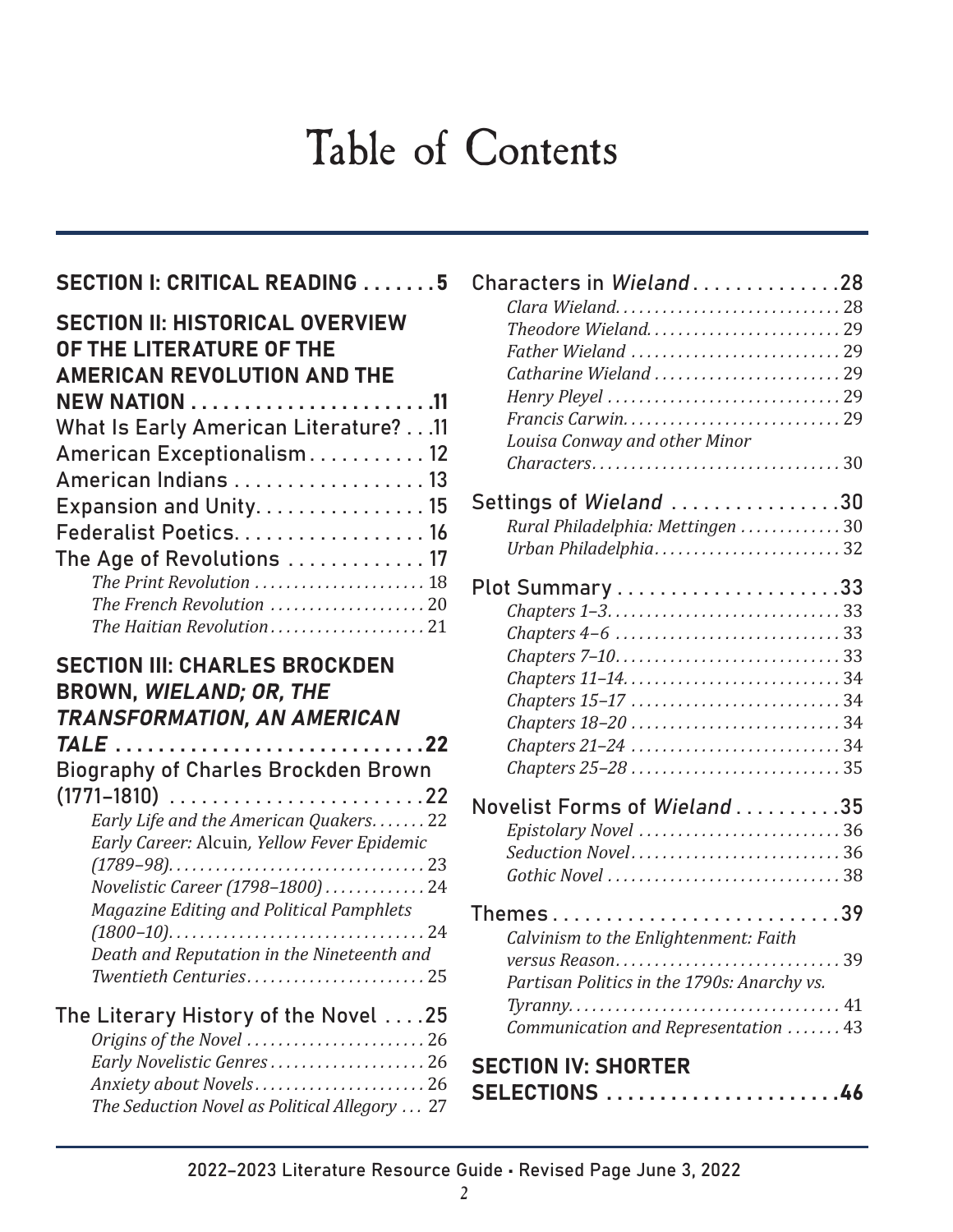

*Benjamin Franklin's famous cartoon "Join, or Die" from 1754 visually represented the separate identities of the individual colonies that also constituted an assembled identity.*

disagreement about the various compromises made.

One of the canonical works of American literature, the *Federalist Papers*, was the public relations campaign on behalf of Constitutional ratification. The series of essays, primarily written by Alexander Hamilton, but assisted by James Madison and John Jay, made the case for a strong federal government to unify the individual states constituting the nation. Because the ratification ultimately happened, and because the serially published essays were later packaged as a collected **codex**, we tend to think of the document as a national one—as articulating the ambitions and ideals of an entire nation. But it is important to remember that most of the essays were published in New York, and most were written by the New Yorker Hamilton. In this way, we can see that the *Federalist* essays were actually written from a very particular regional perspective. Nonetheless, they argued for an integrity across the wide expanse of American territory and in this way became a critical document in writing a story of American unity.

In many ways, the *Federalist Papers* epitomize the project of American literature more generally in the early national period: to create a shared or unified political, social, and aesthetic identity across a population that did not yet have such a shared social, aesthetic, and cultural identity. Literature provided an important strategy with which to manufacture a "national identity" that did not yet exist in the 1790s.

## FEDERALIST POETICS

A good deal of early American poetry was designed explicitly to articulate an American exceptionalism

and to establish a shared national literary culture. Many poems were manifestly patriotic and dedicated to celebrating the new nation as federalist: as a unified and democratic assembly of heterogeneous parts. Typical, for example, is Timothy Dwight's "Columbia," an **ode** to an **allegorical** figure of the United States: the queen, Columbia. The poem explicitly contrasts Columbia's "reign" with that of European monarchs:

*To conquest, and slaughter, let Europe aspire; Whelm nations in blood, and wrap cities in fire; Thy heroes the rights of mankind shall defend, And triumph pursue them, and glory attend. . . . On Freedom's broad basis, [your] empire shall rise, Extend with the main, and dissolve with the skies.11*

The poem praises the nation for its democratic politics ("rights of mankind" and "Freedom") and it anticipates an American empire spread across the enormous territory of North America. But the poem also proposes that this American empire will be fundamentally different—more peaceful and successful—than European imperialism. However, as we have already discussed, this is a fantastical story: the expansion of the U.S. across North America was often the occasion for violence against American Indian nations (e.g., the Trail of Tears, the Seminole Wars, Black Hawk's War), against other nations (e.g., England, Mexico, Spain), and against other American settlers (e.g., Bloody Kansas).

Dwight's poem is included in one of the first anthologies to include verse by American writers, *The Beauties of Poetry*, published in Philadelphia in 1791 by Mathew Carey, a celebrated author and printer. The first half of the volume includes works by renowned and popular British writers of the eighteenth century: Alexander Pope, Oliver Goldsmith, and James Thomson. The second half is dedicated to American poets and includes work by Timothy Dwight, David Humphreys, John Trumbull, Joel Barlow, and many others. Although these American names are no longer familiar to most readers, their work constituted one of the first "schools" of poetry in the United States. These poets were called the "Connecticut Wits" or "Hartford Wits" because they all hailed from Connecticut, and they were wealthy and prominent figures in the arts, politics, and commerce. Dwight was a minister and